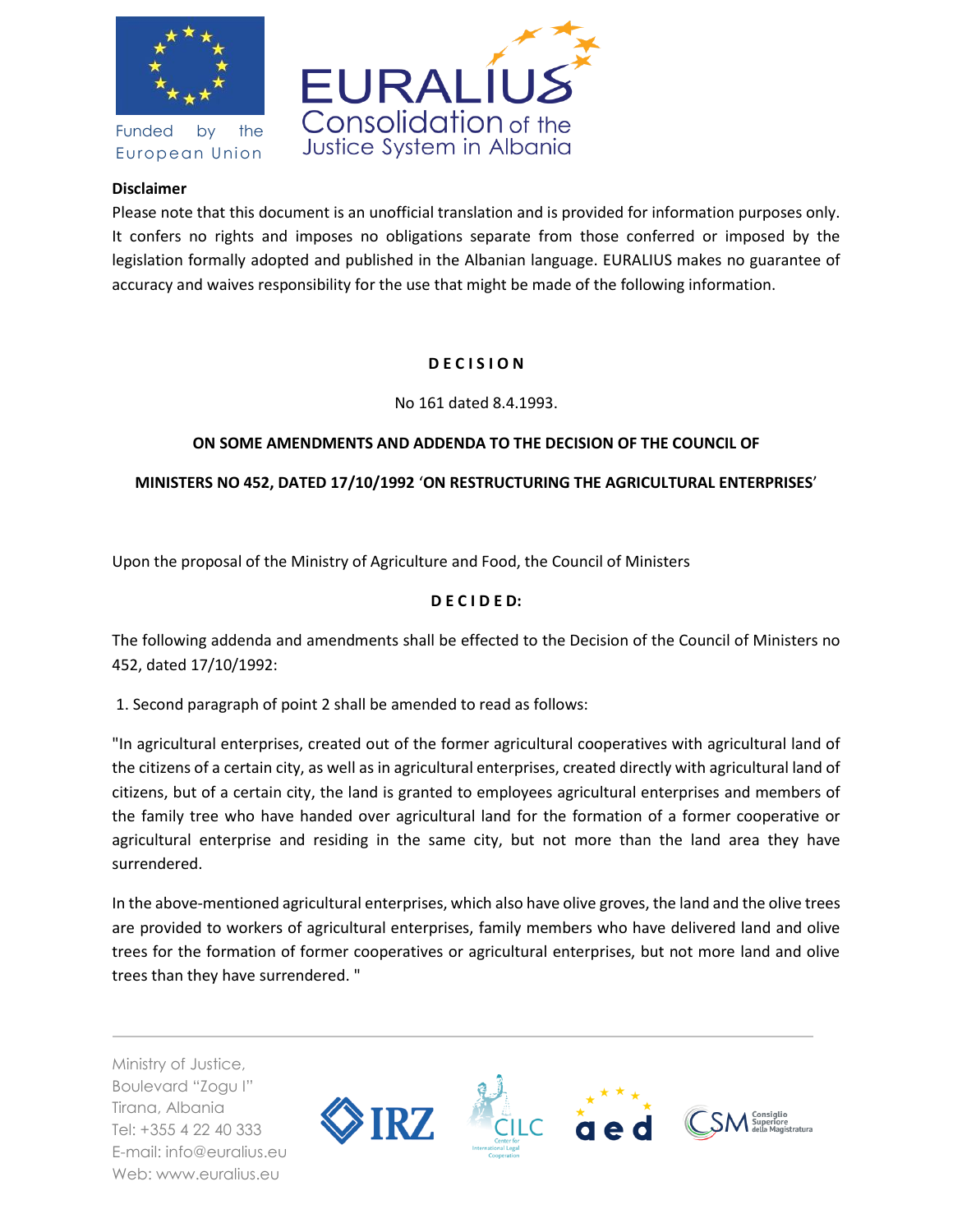

2. Point 3/a shall be inserted next to point 3 to read as follows:

"The employees working in agricultural enterprises and residing in the territory of former agricultural cooperatives also benefit land in the agricultural enterprise, provided that the amount of land taken over does not exceed the land that belongs to it as an employee of the agricultural enterprise ".

3. The following paragraphs are inserted in point 6:

"No auction is applied for the sale of agricultural enterprises' assets when the sale is made to the employees of the enterprises or to the agricultural specialists.

When, during the sale of agricultural enterprises' assets for specific objects, more than one application is filed by the employees of the enterprise or the agricultural specialists, the Central Restructuring and Privatization Agency of Agricultural Enterprises is authorized to determine the buyer by means of the tender method.

If the property of the agricultural enterprise is not sold to their employees or agricultural specialists, the sale of this property to other persons will be subject to the criteria set forth in the Council of Ministers Decision No.282, dated 25.6.1992 ".

4. Point 6/a shall be inserted next to point 6 to read as follows:

"The Central Restructuring and Privatization Agency of the Agricultural Enterprises can sell the state property of the agricultural enterprises upon a later payment, for periods of 1-3 years and upon instalments. The deadline and the size of the instalment is determined by this agency.

For the unpaid amount, the obligation of the buyer of the state-owned property to be changed according to the change of the price index."

Regarding the unpaid amount, the buyer shall pay the bank interest to the account of the Central Restructuring and Privatization Agency of Agricultural Enterprises. The amount of interest will be the same as that applied by the Bank of Albania.

5. The following points shall be inserted next to point 12:

13. "Water works, roads, water supply and electricity network, which currently are the property of agricultural enterprises, are transferred to the administration through capital transfers to state-owned enterprises or local government, according to their affiliation.

14. In order to stimulate labour regarding the restructuring of agricultural enterprises by means of reward, the Central Restructuring and Privatization Agency of Agricultural Enterprises is authorized to use 5 percent of the value of sold state property for the remuneration of its employees and commissions, as